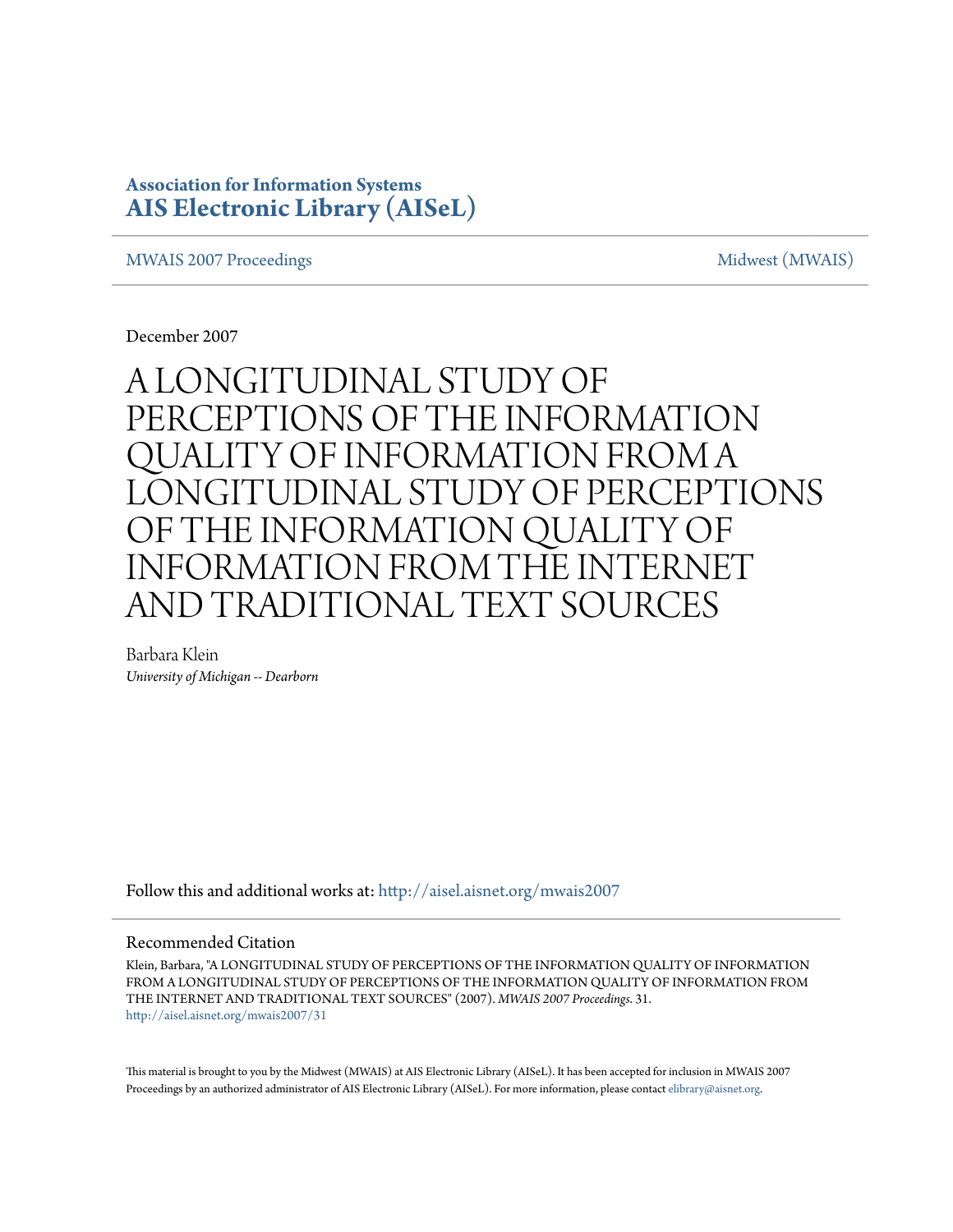# **A LONGITUDINAL STUDY OF PERCEPTIONS OF THE INFORMATION QUALITY OF INFORMATION FROM THE INTERNET AND TRADITIONAL TEXT SOURCES**

**Barbara D. Klein**  University of Michigan—Dearborn bdklein@umd.umich.edu

#### **ABSTRACT**

*Because the Internet has evolved over time and because the experiences of college-aged users have changed over time, the current study seeks to take a longitudinal look at users' perceptions of the quality of information from the Internet and from traditional text sources. Data on users' perceptions of the information quality of information from Internet sources and the information quality of information from traditional text sources such as books, magazines, and newspapers will be collected in 2006–2007 and compared to data collected for earlier studies published in 2001 and 2002. The overall goal of the study is to determine whether users' perceptions have remained stable over time or have shifted over time.* 

### **KEYWORDS**

Information Quality, Data Quality, Internet

### **BACKGROUND**

It is generally recognized that problems may occur with information published on the Internet. For example, Pack (1999) notes that "much information on the Internet isn't reliable" (p. 24) because editorial and peer review processes are often missing when information is disseminated through the Internet. Hawkins (1999) notes that information can be posted more quickly on the Internet because review processes are absent but that this may lead to information with errors being published on the Internet. Rieh and Belkin (1998) found that, compared to other kinds of information systems, users believe the Web to be less authoritative and credible. Fuld (1998) notes that poor information quality on the Internet can damage business performance and warns executives of the dangers of old data and irrelevant information. Keltner (1998) notes that problems with data quality must be properly managed in order for the Internet to be used as a medium for publishing consumer-oriented health information.

Klein (2001; 2002) conducted studies of user perceptions of internet information quality and the information quality of traditional text sources of information such as books, magazines, and newspapers. User perceptions along fifteen dimensions of information quality were collected for Internet sources of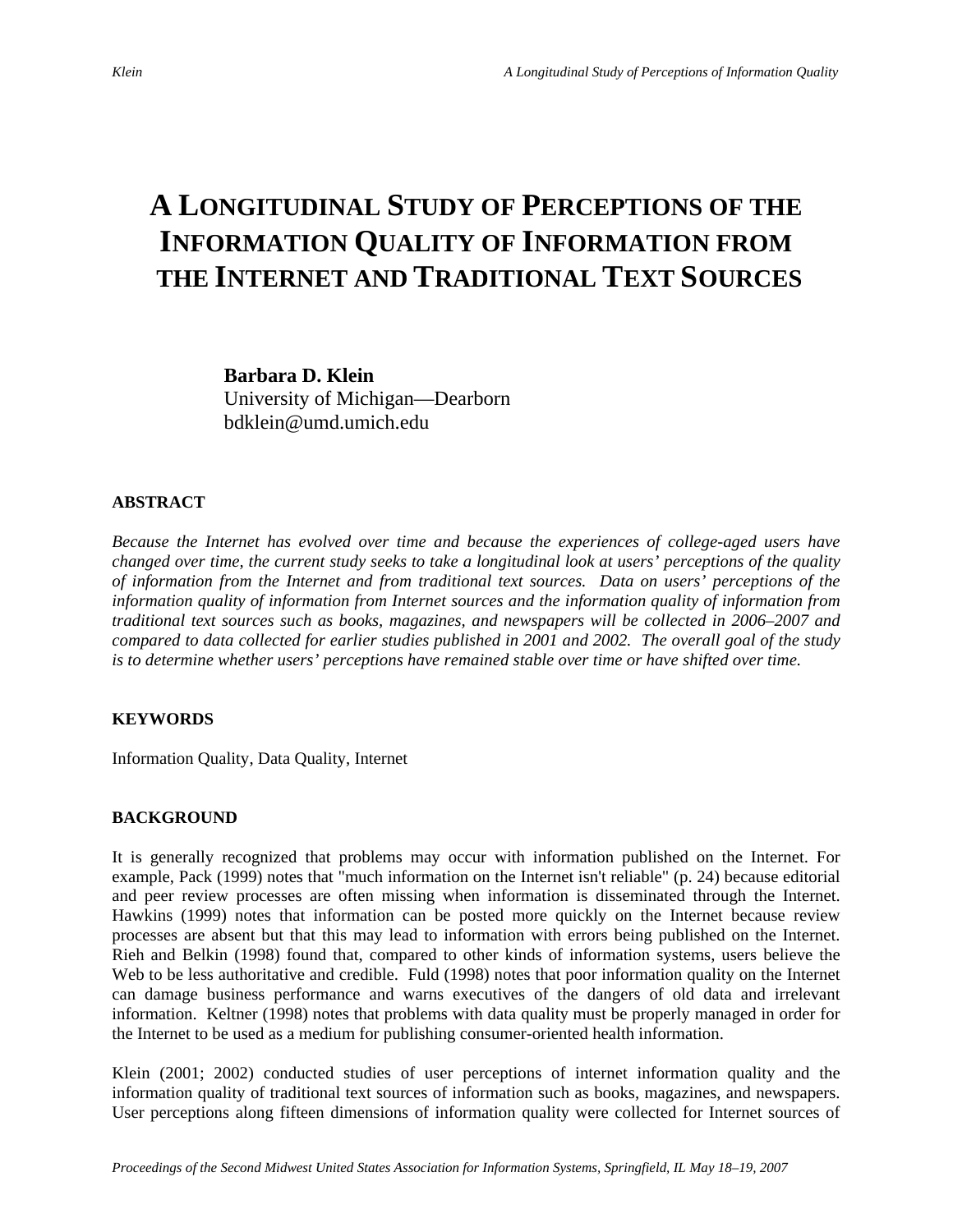information and traditional text sources of information. Users rated the timeliness and amount of information of internet sources higher than traditional text sources and rated the accuracy, objectivity, reputation, and representational consistency of traditional text sources higher than internet sources. The results suggest that at least some users are aware of the relative strengths and weaknesses of information published on the Internet and information published in traditional text sources.

Klein's (2001; 2002) studies used a survey based on work done by Wang and Strong (1996). Wang and Strong (1996) created a framework of dimensions of data quality from the perspective of data consumers. Two surveys of data consumers were conducted to generate a comprehensive list of data attributes. In the first survey, data consumers were asked to list attributes of data quality. One hundred eighteen attributes were generated. In the second survey, data consumers rated the importance of these 118 data attributes and an exploratory factor analysis of their responses was performed. Twenty dimensions of data quality were extracted. A second study was then performed in which subjects were asked to sort these 20 dimensions into four conceptually derived categories (accuracy, relevancy, representation, and accessibility). Fifteen dimensions (encompassing 50 data attributes) emerged from the sorting study. The dimensions are believability, accuracy, objectivity, reputation, value-added, relevancy, timeliness, completeness, appropriate amount of data, interpretability, ease of understanding, representational consistency, concise representation, accessibility, and access security. Wang and Strong (1996) argue that their framework is a tool for measuring data quality. Strong, Lee,, and Wang (1997) discuss data quality problems in three organizations using this framework.

## **RESEARCH OBJECTIVE AND HYPOTHESES**

User perceptions of the information quality of information from internet sources and information quality of traditional text sources will be collected during 2006 and 2007 and compared to data collected for prior studies published in 2001 and 2002. The same fifteen dimensions of information quality that were used in the earlier studies will be used in this study. The following hypotheses will test whether there have been changes in user perceptions over time:

H1a: User perceptions of the believability of information available from the Internet have not changed over time (early 2000s versus 2006/2007).

H1b: User perceptions of the believability of information available through traditional text sources have not changed over time (early 2000s versus 2006/2007).

H2a: User perceptions of the accuracy of information available from the Internet have not changed over time (early 2000s versus 2006/2007).

H2b: User perceptions of the accuracy of information available from traditional text sources have not changed over time (early 2000s versus 2006/2007).

H3a: User perceptions of the objectivity of information available from the Internet have not changed over time (early 2000s versus 2006/2007).

H3b: User perceptions of the objectivity of information available from traditional text sources have not changed over time (early 2000s versus 2006/2007).

H4a: User perceptions of the completeness of information available from the Internet have not changed over time (early 2000s versus 2006/2007).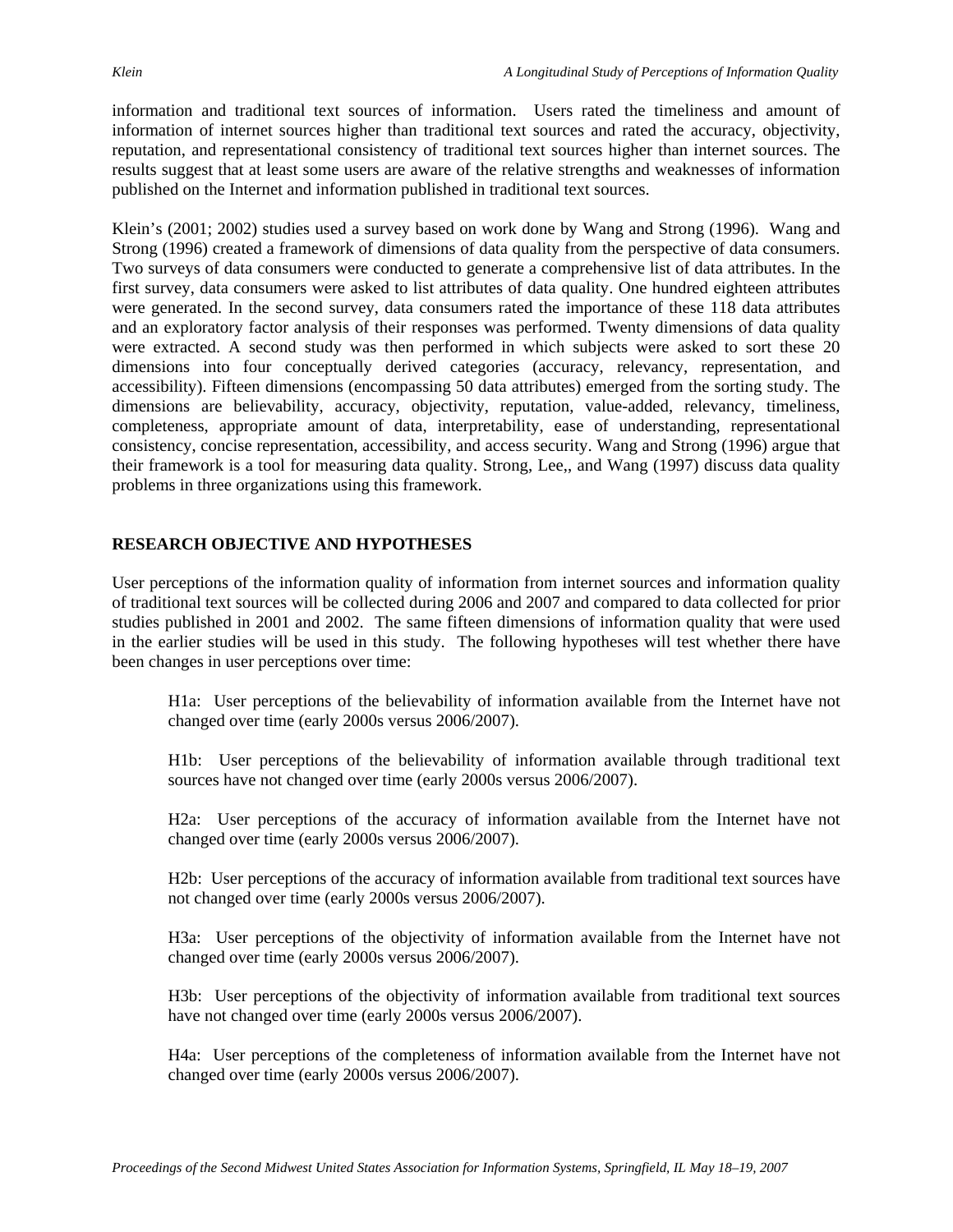H4b: User perceptions of the completeness of information available from traditional text sources have not changed over time (early 2000s versus 2006/2007).

H5a: User perceptions of the reputation of information available from the Internet have not changed over time (early 2000s versus 2006/2007).

H5b: User perceptions of the reputation of information available from traditional text sources have not changed over time (early 2000s versus 2006/2007).

H6a: User perceptions of the value added by information available from the Internet have not changed over time (early 2000s versus 2006/2007).

H6b: User perceptions of the value added by information available from traditional text sources have not changed over time (early 2000s versus 2006/2007).

H7a: User perceptions of the relevancy of information available from the Internet have not changed over time (early 2000s versus 2006/2007).

H7b: User perceptions of the relevancy of information available from traditional text sources have not changed over time (early 2000s versus 2006/2007).

H8a: User perceptions of the timeliness of information available from the Internet have not changed over time (early 2000s versus 2006/2007).

H8b: User perceptions of the timeliness of information available from traditional text sources have not changed over time (early 2000s versus 2006/2007).

H9a: User perceptions of the appropriateness of the amount of information available from the Internet have not changed over time (early 2000s versus 2006/2007).

H9b: User perceptions of the appropriateness of the amount of information available from traditional text sources have not changed over time (early 2000s versus 2006/2007).

H10a: User perceptions of the interpretability of information available from the Internet have not changed over time (early 2000s versus 2006/2007).

H10b: User perceptions of the interpretability of information available from traditional text sources have not changed over time (early 2000s versus 2006/2007).

H11a: User perceptions of the ease of understanding of information available from the Internet have not changed over time (early 2000s versus 2006/2007).

H11b: User perceptions of the ease of understanding of information available from traditional text sources have not changed over time (early 2000s versus 2006/2007).

H12a: User perceptions of the representational consistency of information available from the Internet have not changed over time (early 2000s versus 2006/2007).

H12b: User perceptions of the representational consistency of information available from traditional text sources have not changed over time (early 2000s versus 2006/2007).